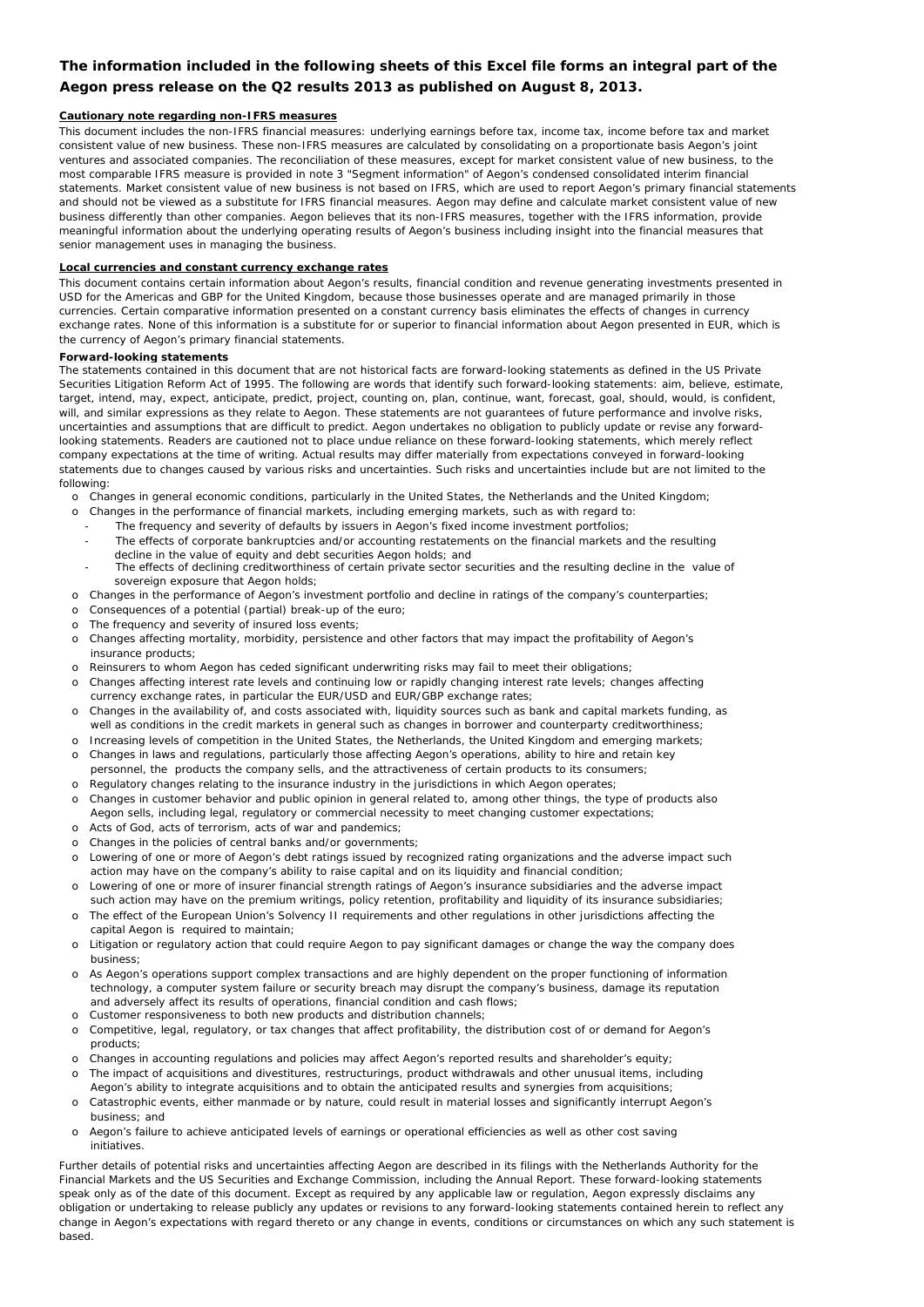| Key performance indicators              |                |         |         |                |                     |     |                 |                 |      |
|-----------------------------------------|----------------|---------|---------|----------------|---------------------|-----|-----------------|-----------------|------|
| amounts in EUR millions b)              | <b>Notes</b>   | Q2 2013 | Q1 2013 | %              | Q <sub>2</sub> 2012 | %   | <b>YTD 2013</b> | <b>YTD 2012</b> | %    |
| Underlying earnings before tax          |                | 478     | 445     | $\overline{7}$ | 457                 | 5   | 923             | 896             | 3    |
| Net income                              | $\overline{2}$ | 243     | 204     | 19             | 249                 | (2) | 447             | 774             | (42) |
| <b>Sales</b>                            | 3              | 1,975   | 1.738   | 14             | 1,604               | 23  | 3,713           | 3,362           | 10   |
| Market consistent value of new business | 4              | 202     | 232     | (13)           | 117                 | 73  | 434             | 242             | 79   |
| Return on equity                        | 5              | 6.7%    | 6.3%    | 6              | 7.1%                | (6) | 6.3%            | 7.0%            | (10) |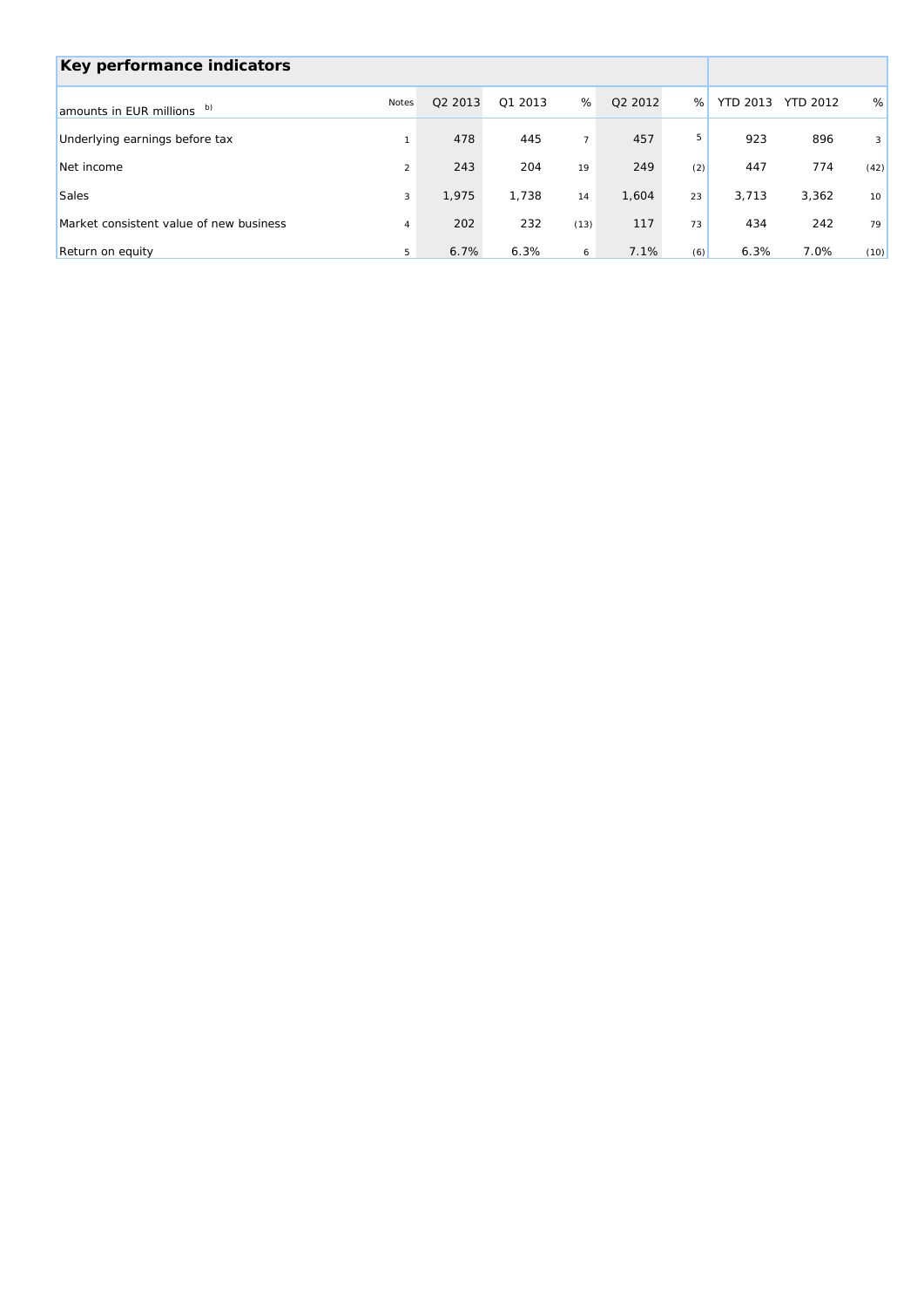| Financial overview <sup>c)</sup>                     |       |         |          |                  |         |                            |                 |                 |                  |
|------------------------------------------------------|-------|---------|----------|------------------|---------|----------------------------|-----------------|-----------------|------------------|
| <b>EUR</b> millions                                  | Notes | Q2 2013 | Q1 2013  | %                | Q2 2012 | %                          | <b>YTD 2013</b> | <b>YTD 2012</b> | %                |
| Underlying earnings before tax                       |       |         |          |                  |         |                            |                 |                 |                  |
| Americas                                             |       | 360     | 312      | 15               | 349     | $\ensuremath{\mathcal{S}}$ | 672             | 652             | 3                |
| The Netherlands                                      |       | 74      | 85       | (13)             | 74      | $\sim$                     | 159             | 155             | 3                |
| United Kingdom                                       |       | 27      | 24       | 13               | 26      | 4                          | 51              | 56              | (9)              |
| New markets                                          |       | 52      | 62       | (16)             | 64      | (19)                       | 114             | 152             | (25)             |
| Holding and other                                    |       | (35)    | (38)     | $\boldsymbol{s}$ | (56)    | 38                         | (73)            | (119)           | 39               |
| Underlying earnings before tax                       |       | 478     | 445      | $\overline{z}$   | 457     | 5                          | 923             | 896             | 3                |
| Fair value items                                     |       | (270)   | (286)    | 6                | 82      |                            | (556)           | 230             |                  |
| Realized gains / (losses) on investments             |       | 82      | 113      | (27)             | 85      | (4)                        | 195             | 130             | 50               |
| Impairment charges                                   |       | (57)    | (17)     | ÷.               | (42)    | (36)                       | (74)            | (83)            | 11               |
| Other income / (charges)                             |       | 27      | (4)      | $\sim$           | (254)   |                            | 23              | (271)           |                  |
| Run-off businesses                                   |       | 13      | (14)     |                  | 7       | 86                         | (1)             | 5               |                  |
| Income before tax                                    |       | 273     | 237      | 15               | 335     | (19)                       | 510             | 907             | (44)             |
| Income tax                                           |       | (30)    | (33)     | 9                | (86)    | 65                         | (63)            | (133)           | 53               |
| Net income                                           |       | 243     | 204      | 19               | 249     | (2)                        | 447             | 774             | (42)             |
| Net income / (loss) attributable to:                 |       |         |          |                  |         |                            |                 |                 |                  |
| Equity holders of Aegon N.V.                         |       | 242     | 204      | 19               | 249     | (3)                        | 446             | 774             | (42)             |
| Non-controlling interests                            |       | 1       |          |                  |         |                            | 1               |                 |                  |
| Net underlying earnings                              |       | 361     | 323      | 12               | 346     | 4                          | 684             | 684             |                  |
| Commissions and expenses                             |       | 1,491   | 1,417    | 5                | 1,555   | (4)                        | 2,908           | 2,939           | (1)              |
| of which operating expenses                          | 11    | 844     | 804      | 5                | 799     | 6                          | 1,648           | 1,565           | 5                |
|                                                      |       |         |          |                  |         |                            |                 |                 |                  |
| <b>New life sales</b>                                |       |         |          |                  |         |                            |                 |                 |                  |
| Life single premiums                                 |       | 1,652   | 1,491    | 11               | 1,068   | 55                         | 3,143           | 2,228           | 41               |
| Life recurring premiums annualized                   |       | 355     | 350      | $\mathcal{I}$    | 321     | 11                         | 705             | 650             | 8                |
| Total recurring plus 1/10 single                     |       | 520     | 499      | $\overline{4}$   | 428     | 21                         | 1,019           | 873             | 17               |
| <b>New life sales</b>                                |       |         |          |                  |         |                            |                 |                 |                  |
| Americas                                             | 12    | 124     | 110      | 13               | 126     | (2)                        | 234             | 246             | (5)              |
| The Netherlands                                      |       | 48      | 40       | 20               | 23      | 109                        | 88              | 55              | 60               |
| United Kingdom                                       |       | 292     | 286      | $\overline{2}$   | 211     | 38                         | 578             | 424             | 36               |
| New markets                                          | 12    | 56      | 63       | (11)             | 68      | (18)                       | 119             | 148             | (20)             |
| Total recurring plus 1/10 single                     |       | 520     | 499      | 4                | 428     | 21                         | 1,019           | 873             | 17               |
| New premium production accident and health insurance |       | 173     | 225      | (23)             | 187     | (7)                        | 398             | 382             | $\boldsymbol{4}$ |
| New premium production general insurance             |       | 14      | 14       |                  | 13      | 8                          | 28              | 27              | $\boldsymbol{4}$ |
| Gross deposits (on and off balance)                  |       |         |          |                  |         |                            |                 |                 |                  |
| Americas                                             | 12    | 6,417   | 6,988    | (8)              | 6,644   | (3)                        | 13,405          | 14,036          | (4)              |
| The Netherlands                                      |       | 327     | 404      | (19)             | 367     | (11)                       | 731             | 927             | (21)             |
| United Kingdom                                       |       | 73      | 49       | 49               | 9       |                            | 122             | 17              |                  |
| New markets                                          | 12    | 5,855   | 2,563    | 128              | 2,737   | 114                        | 8,418           | 5,820           | 45               |
| <b>Total gross deposits</b>                          |       | 12,672  | 10,004   | 27               | 9,757   | 30                         | 22,676          | 20,800          | 9                |
| Net deposits (on and off balance)                    |       |         |          |                  |         |                            |                 |                 |                  |
| Americas                                             | 12    | 1,185   | 1,613    | (27)             | 738     | 61                         | 2,798           | 1,799           | 56               |
| The Netherlands                                      |       | 85      | (134)    |                  | (66)    |                            | (49)            | (251)           | 80               |
| United Kingdom                                       |       | 56      | 40       | 40               | (1)     |                            | 96              | (2)             |                  |
| New markets                                          | 12    | 2,233   | 145      |                  | 619     |                            | 2,378           | 1,983           | 20               |
| Total net deposits excluding run-off businesses      |       | 3,559   | 1,664    | 114              | 1,290   | 176                        | 5,223           | 3,529           | 48               |
| Run-off businesses                                   |       | (644)   | (1, 073) | 40               | (479)   | (34)                       | (1, 717)        | (1,639)         | (5)              |
| <b>Total net deposits</b>                            |       | 2,915   | 591      | $\overline{a}$   | 811     | $\overline{\phantom{a}}$   | 3,506           | 1,890           | 86               |

# **Revenue-generating investments**

|                                             | Jun. 30, | Dec. 31. |                |
|---------------------------------------------|----------|----------|----------------|
|                                             | 2013     | 2012     | %              |
| Revenue-generating investments (total)      | 465,772  | 459.077  | $\mathbf{1}$   |
| Investments general account                 | 140.388  | 145.021  | (3)            |
| Investments for account of policyholders    | 155,893  | 152.968  | $\overline{2}$ |
| Off balance sheet investments third parties | 169.491  | 161.088  | 5              |
|                                             |          |          |                |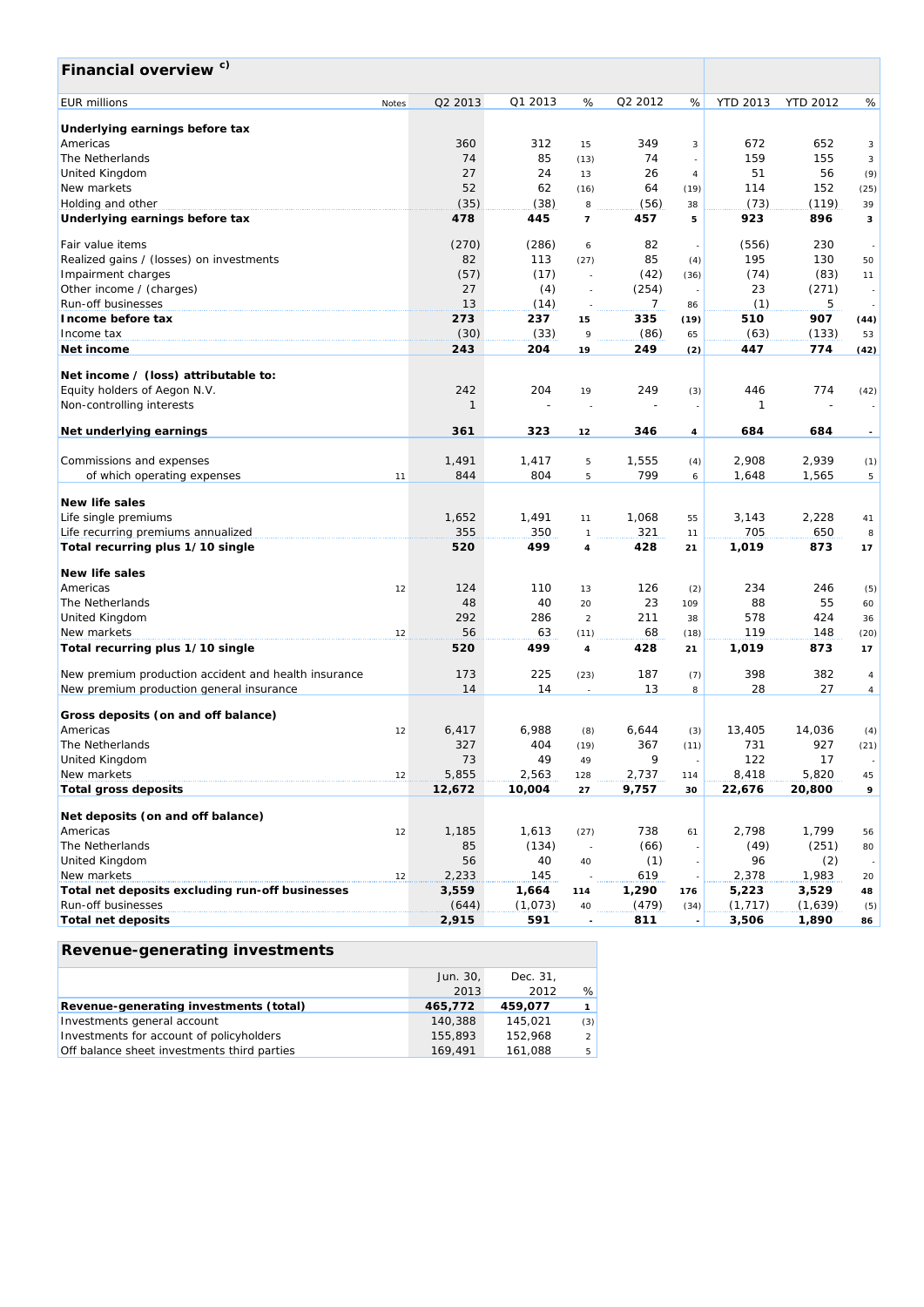## **Financial overview, Q2 2013 geographically c)**

|                                                       |          |             |         |                | Holding,<br>other |       |
|-------------------------------------------------------|----------|-------------|---------|----------------|-------------------|-------|
|                                                       |          | The         | United  | <b>New</b>     | activities &      |       |
| <b>EUR</b> millions                                   | Americas | Netherlands | Kingdom | Markets        | eliminations      | Total |
| Underlying earnings before tax by line of business    |          |             |         |                |                   |       |
| Life                                                  | 158      | 59          | 27      | 20             |                   | 264   |
| Individual savings and retirement products            | 134      |             |         | (5)            |                   | 129   |
| Pensions                                              | 67       | 19          |         | $\overline{2}$ |                   | 88    |
| Non-life                                              |          | (10)        |         | 3              |                   | (7)   |
| Distribution                                          |          | 4           |         |                |                   | 4     |
| <b>Asset Management</b>                               |          |             |         | 26             |                   | 26    |
| Other                                                 |          |             |         |                | (35)              | (35)  |
| Share in underlying earnings before tax of associates |          |             |         |                |                   | 9     |
| Underlying earnings before tax                        | 360      | 74          | 27      | 52             | (35)              | 478   |
| Fair value items                                      | (147)    | (36)        |         | (8)            | (79)              | (270) |
| Realized gains / (losses) on investments              | 30       | 23          | 28      |                |                   | 82    |
| Impairment charges                                    | (31)     | (14)        | (16)    |                |                   | (57)  |
| Other income / (charges)                              | (1)      | (27)        | (51)    | 106            |                   | 27    |
| Run-off businesses                                    | 13       |             |         |                |                   | 13    |
| Income before tax                                     | 224      | 20          | (12)    | 155            | (114)             | 273   |
| Income tax                                            | (53)     | (1)         | 8       | (12)           | 28                | (30)  |
| Net income                                            | 171      | 19          | (4)     | 143            | (86)              | 243   |
| Net underlying earnings                               | 258      | 57          | 29      | 38             | (21)              | 361   |

| <b>Employee numbers</b>                                         |                  |                  |
|-----------------------------------------------------------------|------------------|------------------|
|                                                                 | Jun. 30,<br>2013 | Dec. 31,<br>2012 |
| Employees excluding agents, joint ventures and associates       | 20.962           | 20.902           |
| Agents                                                          | 2.881            | 2.748            |
| Total number of employees excluding joint ventures & associates | 23.843           | 23,650           |
| Aegon's share of employees (including agents) in joint ventures | 727              | 757              |
| Aegon's share of employees (including agents) in associates     | 2.334            | 2.443            |
| Total                                                           | 26,904           | 26,850           |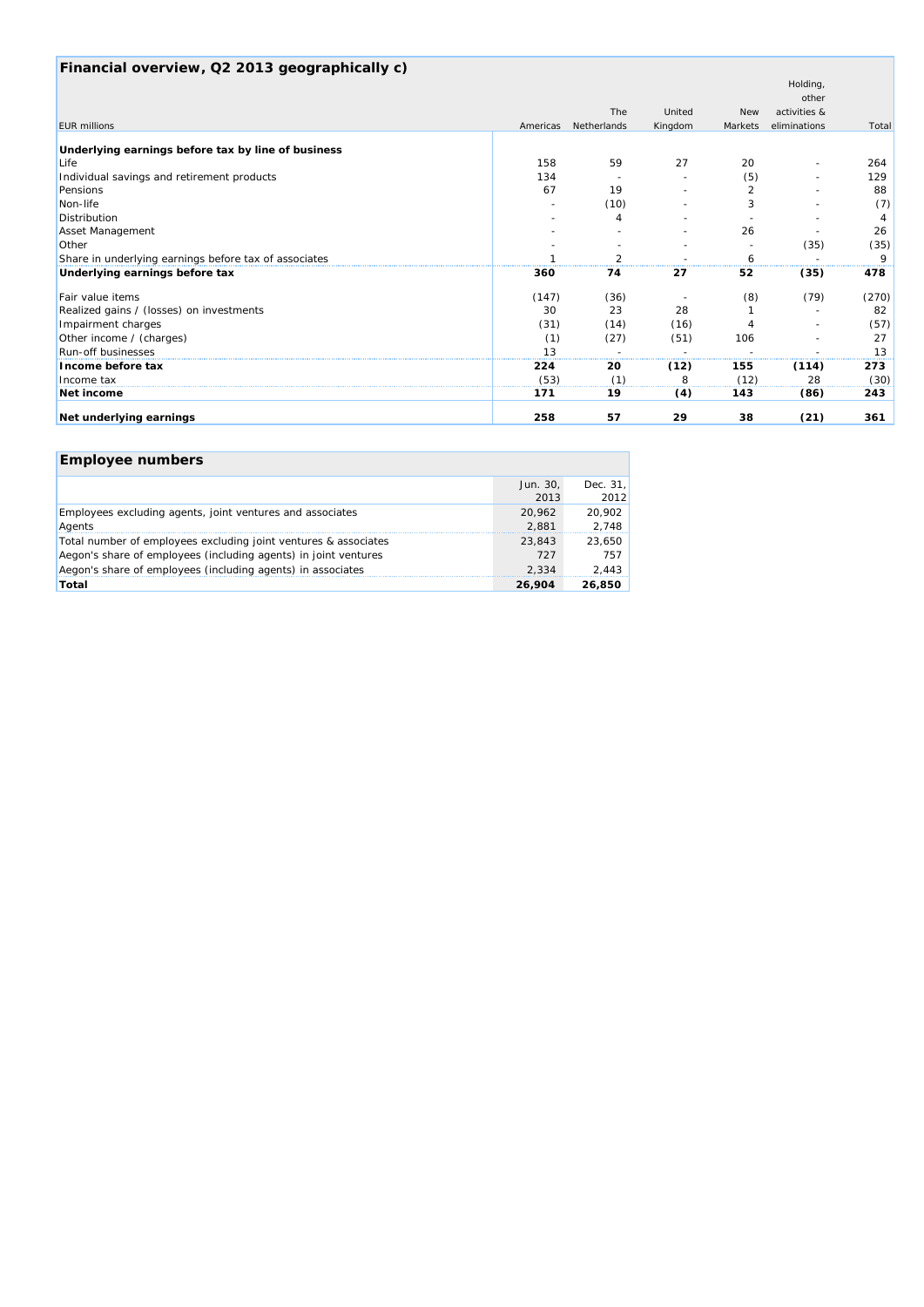| Financial overview, 2013 year-to-date geographically <sup>c)</sup> |          |                |         |            |              |       |
|--------------------------------------------------------------------|----------|----------------|---------|------------|--------------|-------|
|                                                                    |          |                |         |            | Holding,     |       |
|                                                                    |          |                |         |            | other        |       |
|                                                                    |          | The            | United  | <b>New</b> | activities & |       |
| <b>EUR</b> millions                                                | Americas | Netherlands    | Kingdom | Markets    | eliminations | Total |
| Underlying earnings before tax by line of business                 |          |                |         |            |              |       |
| Life                                                               | 283      | 126            | 47      | 48         |              | 504   |
| Individual savings and retirement products                         | 258      |                |         | (9)        |              | 249   |
| Pensions                                                           | 129      | 32             | 6       | 3          |              | 170   |
| Non-life                                                           |          | (11)           |         | 12         |              |       |
| Distribution                                                       |          | 10             | (2)     |            |              | 8     |
| Asset Management                                                   |          |                |         | 49         |              | 49    |
| Other                                                              |          |                |         |            | (73)         | (73)  |
| Associates                                                         | 2        | $\mathfrak{p}$ |         | 11         |              | 15    |
| Underlying earnings before tax                                     | 672      | 159            | 51      | 114        | (73)         | 923   |
| Fair value items                                                   | (379)    | (109)          | (3)     | (11)       | (54)         | (556) |
| Realized gains / (losses) on investments                           | 77       | 86             | 29      | 3          |              | 195   |
| Impairment charges                                                 | (30)     | (22)           | (16)    | (6)        |              | (74)  |
| Other income / (charges)                                           | (6)      | (27)           | (46)    | 102        |              | 23    |
| Run-off businesses                                                 | (1)      |                |         |            |              | (1)   |
| Income before tax                                                  | 333      | 87             | 15      | 202        | (127)        | 510   |
| Income tax                                                         | (53)     | (9)            | (1)     | (29)       | 29           | (63)  |
| Net income                                                         | 280      | 78             | 14      | 173        | (98)         | 447   |
| Net underlying earnings                                            | 481      | 122            | 50      | 77         | (46)         | 684   |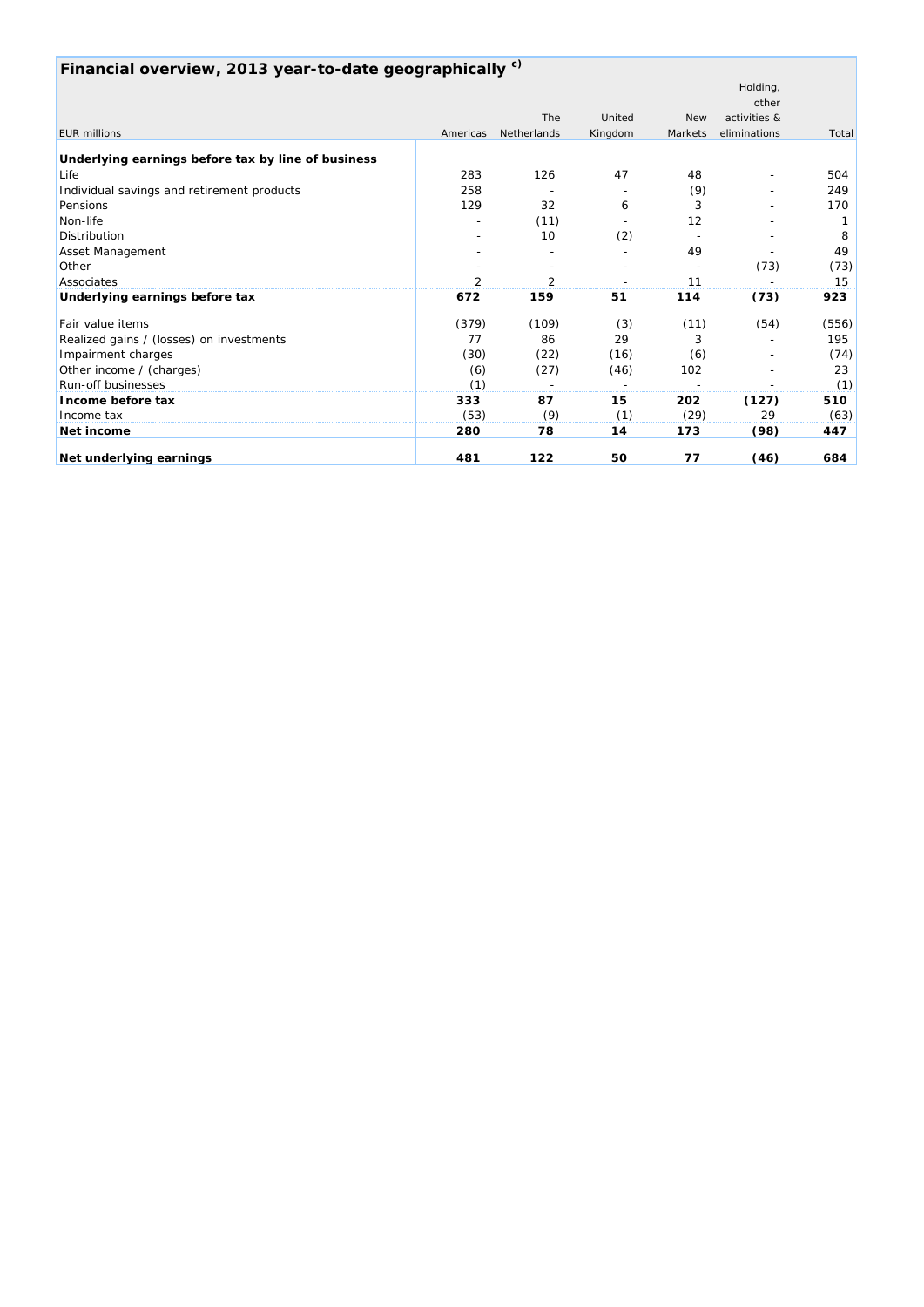| Americas <sup>c)</sup>                                        |              |                |                            |              |                  |                 |                 |                            |
|---------------------------------------------------------------|--------------|----------------|----------------------------|--------------|------------------|-----------------|-----------------|----------------------------|
| <b>USD millions</b><br><b>Notes</b>                           | Q2 2013      | Q1 2013        | $\%$                       | Q2 2012      | %                | <b>YTD 2013</b> | <b>YTD 2012</b> | %                          |
| Underlying earnings before tax by line of business            |              |                |                            |              |                  |                 |                 |                            |
| Life and protection                                           | 195          | 160            | 22                         | 197          | (1)              | 355             | 346             | $\sqrt{3}$                 |
| <b>Fixed annuities</b>                                        | 61           | 56             | 9                          | 63           | (3)              | 117             | 126             | (7)                        |
| Variable annuities                                            | 104          | 102            | $\overline{a}$             | 86           | 21               | 206             | 184             | 12                         |
| Retail mutual funds                                           | 7            | 5              | 40                         | 5            | 40               | 12              | 10              | 20                         |
| Individual savings and retirement products                    | 172          | 163            | 6                          | 154          | 12               | 335             | 320             | 5                          |
| Employer solutions & pensions                                 | 89           | 82             | $\circ$                    | 78           | 14               | 171             | 150             | 14                         |
| Canada                                                        | 12           | 6              | 100                        | 18           | (33)             | 18              | 25              | (28)                       |
| Latin America                                                 | $\mathbf{1}$ | $\overline{a}$ | (50)                       | 2            | (50)             | 3               | 5               | (40)                       |
| Underlying earnings before tax                                | 469          | 413            | 14                         | 449          | $\boldsymbol{4}$ | 882             | 846             | 4                          |
| Fair value items                                              | (190)        | (307)          | 38                         | (103)        | (84)             | (497)           | (20)            |                            |
| Realized gains / (losses) on investments                      | 38           | 62             | (39)                       | 70           | (46)             | 100             | 82              | 22                         |
| Impairment charges                                            | (41)         | 1              |                            | (50)         | 18               | (40)            | (89)            | 55                         |
| Other income / (charges)                                      | (2)          | (6)            | 67                         | (2)          |                  | (8)             | (3)             | (167)                      |
| Run- off businesses                                           | 17           | (18)           |                            | 9            | 89               | (1)             | 6               |                            |
| Income before tax                                             | 291          | 145            | 101                        | 373          | (22)             | 436             | 822             | (47)                       |
| Income tax                                                    | (69)         |                |                            | (89)         | 22               | (69)            | (163)           | 58                         |
| Net income                                                    | 222          | 145            | 53                         | 284          | (22)             | 367             | 659             | (44)                       |
| Net underlying earnings                                       | 336          | 295            | 14                         | 329          | $\overline{a}$   | 631             | 611             | 3                          |
|                                                               | 1,096        | 1,062          |                            |              |                  | 2,158           | 2,255           |                            |
| Commissions and expenses<br>of which operating expenses       | 488          | 491            | $\boldsymbol{\mathcal{Z}}$ | 1,214<br>463 | (10)<br>5        | 979             | 927             | (4)<br>6                   |
|                                                               |              |                | (1)                        |              |                  |                 |                 |                            |
| <b>New life sales</b><br>12                                   |              |                |                            |              |                  |                 |                 |                            |
| Life single premiums                                          | 20           | 44             | (55)                       | 62           | (68)             | 64              | 127             | (50)                       |
| Life recurring premiums annualized                            | 160          | 141            | 13                         | 156          | $\sqrt{3}$       | 301             | 306             | (2)                        |
| Total recurring plus 1/10 single                              | 162          | 145            | 12                         | 162          | ä,               | 307             | 319             | (4)                        |
| Life & protection                                             | 133          | 119            | 12                         | 134          | (1)              | 252             | 267             | (6)                        |
| Canada                                                        | 17           | 16             | 6                          | 15           | 13               | 33              | 29              | 14                         |
| Latin America                                                 | 12           | 10             | 20                         | 13           | (8)              | 22              | 23              | (4)                        |
| Total recurring plus 1/10 single                              | 162          | 145            | 12                         | 162          | $\overline{a}$   | 307             | 319             | (4)                        |
|                                                               |              |                |                            |              |                  |                 |                 |                            |
| New premium production accident and health insurance          | 207          | 264            | (22)                       | 225          | (8)              | 471             | 456             | $\boldsymbol{\mathcal{Z}}$ |
| Gross deposits (on and off balance) by line of business<br>12 |              |                |                            |              |                  |                 |                 |                            |
| Life & protection                                             | $\mathbf{1}$ | $\overline{2}$ | (50)                       | 3            | (67)             | 3               | 6               | (50)                       |
| <b>Fixed annuities</b>                                        | 136          | 189            | (28)                       | 77           | 77               | 325             | 168             | 93                         |
| Variable annuities                                            | 2,251        | 1,622          | 39                         | 1,304        | 73               | 3,873           | 2,518           | 54                         |
| Retail mutual funds                                           | 1,224        | 1,187          | 3                          | 812          | 51               | 2,411           | 1,566           | 54                         |
| Individual savings & retirement products                      | 3,611        | 2,998          | 20                         | 2,193        | 65               | 6,609           | 4,252           | 55                         |
| Employer solutions & pensions                                 | 4,725        | 6,168          | (23)                       | 6,278        | (25)             | 10,893          | 13,822          | (21)                       |
| Canada                                                        | 30           | 47             | (36)                       | 33           | (9)              | 77              | 107             | (28)                       |
| Latin America                                                 | 5            | 6              | (17)                       | 3            | 67               | 11              | 7               | 57                         |
| <b>Total gross deposits</b>                                   | 8,372        | 9,221          | (9)                        | 8,510        | (2)              | 17,593          | 18,194          | (3)                        |
| Net deposits (on and off balance) by line of business<br>12   |              |                |                            |              |                  |                 |                 |                            |
| Life & protection                                             | (12)         | (10)           | (20)                       | (10)         | (20)             | (22)            | (20)            | (10)                       |
| <b>Fixed annuities</b>                                        | (608)        | (553)          | (10)                       | (607)        |                  | (1, 161)        | (1, 235)        | 6                          |
| Variable annuities                                            | 1,304        | 699            | 87                         | 449          | 190              | 2,003           | 812             | 147                        |
| Retail mutual funds                                           | 150          | 243            | (38)                       | 88           | 70               | 393             | 57              |                            |
| Individual savings & retirement products                      | 846          | 389            | 117                        | (70)         |                  | 1,235           | (366)           |                            |
| Employer solutions & pensions                                 | 803          | 1,841          | (56)                       | 1,112        | (28)             | 2,644           | 2,909           | (9)                        |
| Canada                                                        | (96)         | (94)           | (2)                        | (92)         | (4)              | (190)           | (197)           | $\overline{4}$             |
| Latin America                                                 | 3            | 3              |                            | 2            | 50               | 6               | 6               |                            |
| Total net deposits excluding run-off businesses               | 1,544        | 2,129          | (27)                       | 942          | 64               | 3,673           | 2,332           | 58                         |
| Run-off businesses                                            | (838)        | (1, 416)       | 41                         | (606)        | (38)             | (2, 254)        | (2, 125)        | (6)                        |
| <b>Total net deposits</b>                                     | 706          | 713            | (1)                        | 336          | 110              | 1,419           | 207             |                            |

### **Revenue-generating investments**

|                                             | Jun. 30. | Dec. 31. |                |
|---------------------------------------------|----------|----------|----------------|
|                                             | 2013     | 2012     | %              |
| Revenue-generating investments (total)      | 340,890  | 333,759  | $\overline{2}$ |
| Investments general account                 | 107.039  | 113,988  | (6)            |
| Investments for account of policyholders    | 92.832   | 86.975   | $\overline{7}$ |
| Off balance sheet investments third parties | 141.019  | 132.796  | 6              |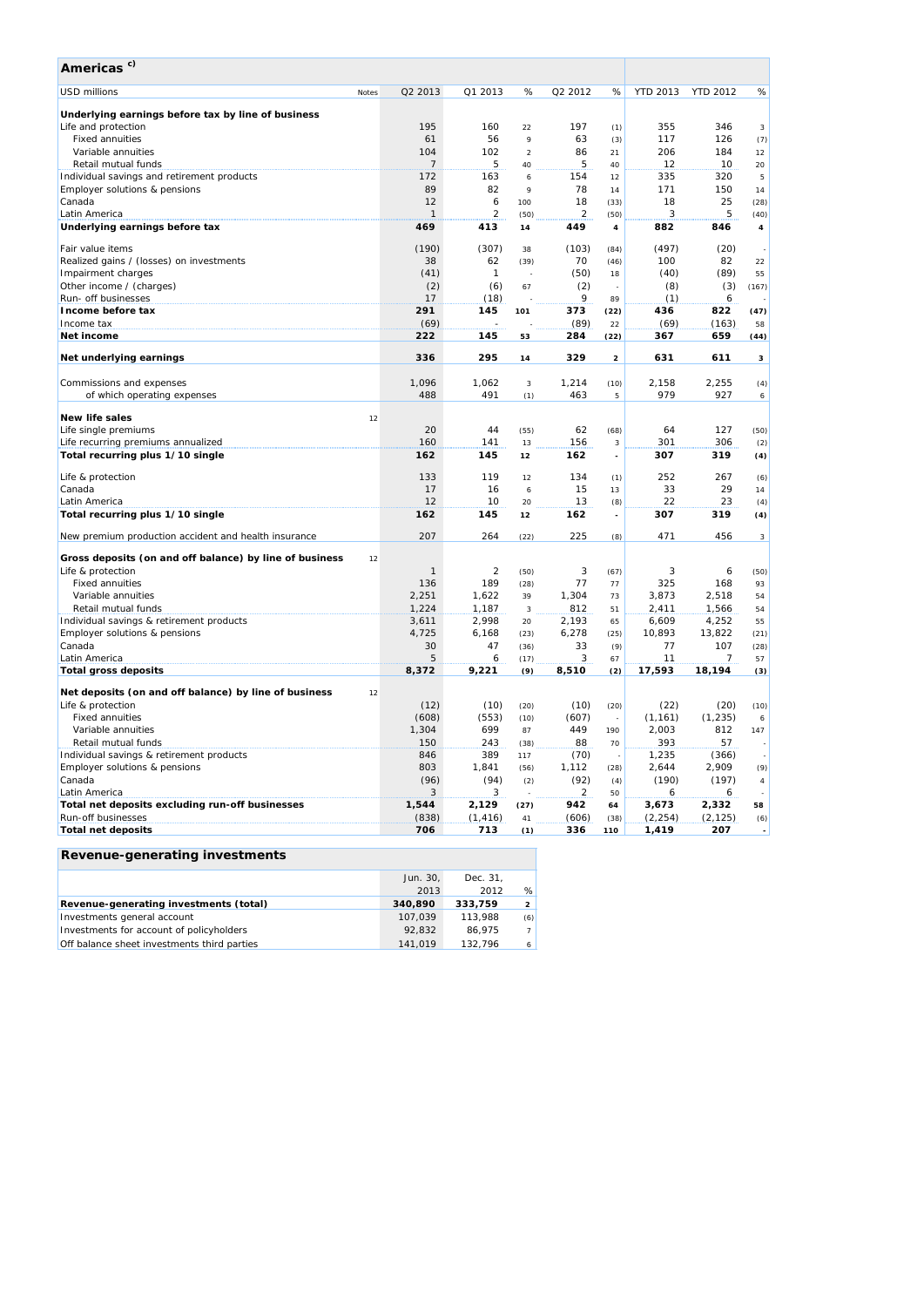| <b>The Netherlands</b>                                  |              |                |                          |               |                |                          |                 |                 |      |
|---------------------------------------------------------|--------------|----------------|--------------------------|---------------|----------------|--------------------------|-----------------|-----------------|------|
| <b>EUR</b> millions                                     | <b>Notes</b> | Q2 2013        | Q1 2013                  | %             | Q2 2012        | %                        | <b>YTD 2013</b> | <b>YTD 2012</b> | %    |
| Underlying earnings before tax by line of business      |              |                |                          |               |                |                          |                 |                 |      |
| Life and Savings                                        |              | 59             | 67                       | (12)          | 52             | 13                       | 126             | 109             | 16   |
| Pensions                                                |              | 19             | 13                       | 46            | 27             | (30)                     | 32              | 48              | (33) |
| Non-life                                                |              | (10)           | (1)                      |               | (11)           | 9                        | (11)            | (15)            | 27   |
| Distribution                                            |              | 4              | 6                        | (33)          | 4              |                          | 10              | 11              | (9)  |
| Share in underlying earnings before tax of associates   |              | $\overline{2}$ | $\overline{\phantom{a}}$ |               | 2              | ä,                       | $\overline{2}$  | $\overline{2}$  |      |
| Underlying earnings before tax                          |              | 74             | 85                       | (13)          | 74             | $\overline{\phantom{a}}$ | 159             | 155             | 3    |
| Fair value items                                        |              | (36)           | (73)                     | 51            | 134            |                          | (109)           | 168             |      |
| Realized gains / (losses) on investments                |              | 23             | 63                       | (63)          | (6)            |                          | 86              | 28              |      |
| Impairment charges                                      |              | (14)           | (8)                      | (75)          | (3)            |                          | (22)            | (6)             | ÷,   |
| Other income / (charges)                                |              | (27)           |                          |               | (266)          | 90                       | (27)            | (269)           | 90   |
| Income before tax                                       |              | 20             | 67                       | (70)          | (67)           |                          | 87              | 76              | 14   |
| Income tax                                              |              | (1)            | (8)                      | 88            | 27             |                          | (9)             | 21              |      |
| Net income                                              |              | 19             | 59                       | (68)          | (40)           | $\overline{\phantom{a}}$ | 78              | 97              | (20) |
| Net underlying earnings                                 |              | 57             | 65                       | (12)          | 59             | (3)                      | 122             | 123             | (1)  |
| Commissions and expenses                                |              | 254            | 252                      | $\mathcal{I}$ | 265            | (4)                      | 506             | 532             | (5)  |
| of which operating expenses                             |              | 181            | 179                      | $\mathcal{I}$ | 186            | (3)                      | 360             | 370             | (3)  |
| <b>New life sales</b>                                   |              |                |                          |               |                |                          |                 |                 |      |
| Life single premiums                                    |              | 389            | 346                      | 12            | 146            | 166                      | 735             | 391             | 88   |
| Life recurring premiums annualized                      |              | 10             | 5                        | 100           | 9              | 11                       | 15              | 16              | (6)  |
| Total recurring plus 1/10 single                        |              | 48             | 40                       | 20            | 23             | 109                      | 88              | 55              | 60   |
| Life and Savings                                        |              | 10             | 14                       | (29)          | 12             | (17)                     | 24              | 30              | (20) |
| Pensions                                                |              | 38             | 26                       | 46            | 11             |                          | 64              | 25              | 156  |
| Total recurring plus 1/10 single                        |              | 48             | 40                       | 20            | 23             | 109                      | 88              | 55              | 60   |
| New premium production accident and health insurance    |              | $\overline{4}$ | 13                       | (69)          | 4              | ä,                       | 17              | 13              | 31   |
| New premium production general insurance                |              | 6              | 8                        | (25)          | $\overline{7}$ | (14)                     | 14              | 16              | (13) |
| Gross deposits (on and off balance) by line of business |              |                |                          |               |                |                          |                 |                 |      |
| Life and Savings                                        |              | 327            | 404                      | (19)          | 367            | (11)                     | 731             | 927             | (21) |
| <b>Total gross deposits</b>                             |              | 327            | 404                      | (19)          | 367            | (11)                     | 731             | 927             | (21) |
| Net deposits (on and off balance) by line of business   |              |                |                          |               |                |                          |                 |                 |      |
| Life and Savings                                        |              | 85             | (134)                    |               | (66)           |                          | (49)            | (251)           | 80   |
| <b>Total net deposits</b>                               |              | 85             | (134)                    |               | (66)           | $\overline{\phantom{a}}$ | (49)            | (251)           | 80   |
|                                                         |              |                |                          |               |                |                          |                 |                 |      |
| Revenue-generating investments                          |              |                |                          |               |                |                          |                 |                 |      |

|                                             | Jun. 30, | Dec. 31. |                |
|---------------------------------------------|----------|----------|----------------|
|                                             | 2013     | 2012     | %              |
| Revenue-generating investments (total)      | 68,873   | 69,205   |                |
| Investments general account                 | 44.013   | 43.059   | $\overline{2}$ |
| Investments for account of policyholders    | 23.839   | 25.094   | (5)            |
| Off balance sheet investments third parties | 1,021    | 1.052    | (3)            |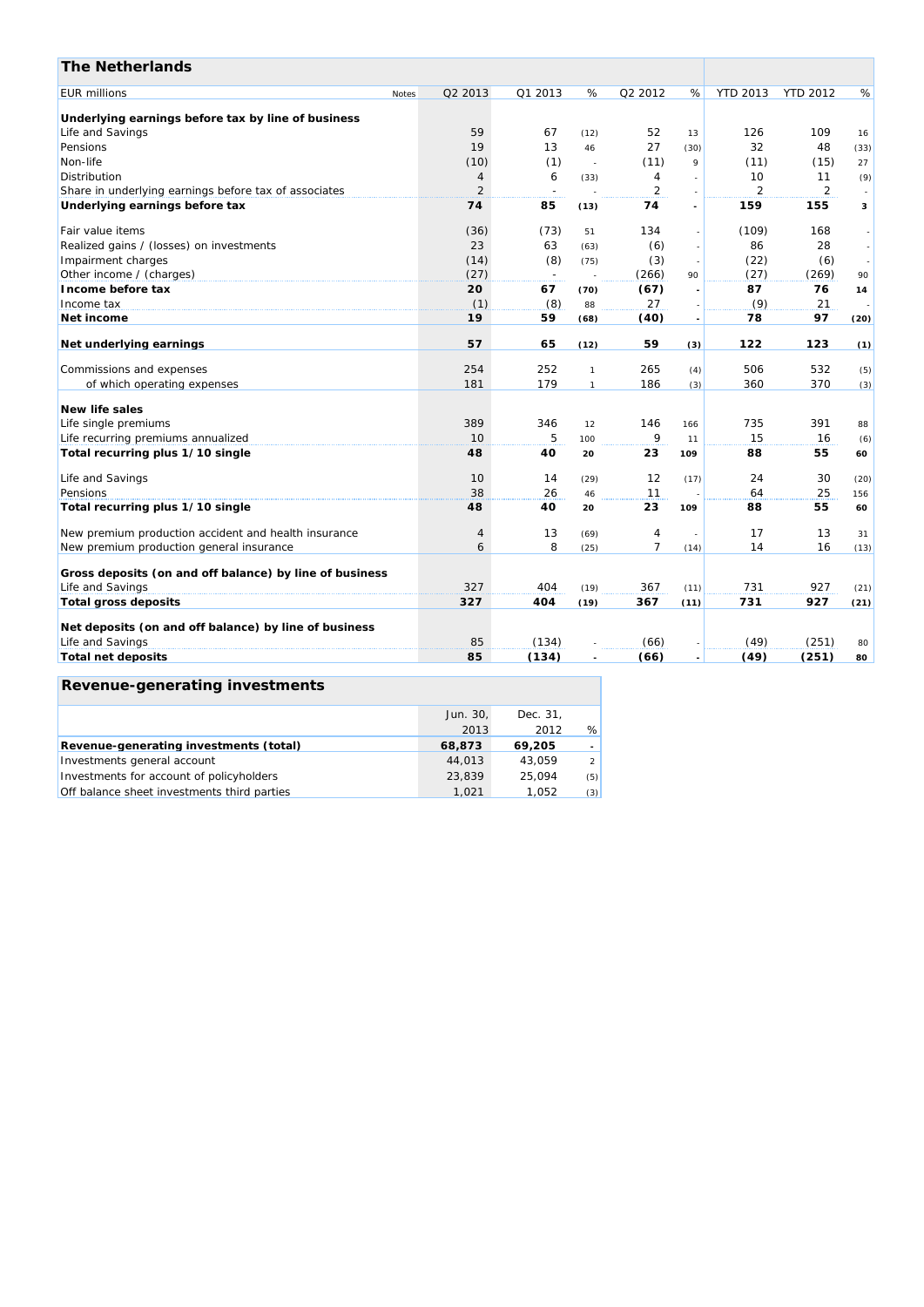| <b>United Kingdom</b>                                   |                        |              |              |                          |                          |                 |                          |        |
|---------------------------------------------------------|------------------------|--------------|--------------|--------------------------|--------------------------|-----------------|--------------------------|--------|
| <b>GBP</b> millions                                     | Q2 2013<br>Notes       | Q1 2013      | %            | Q2 2012                  | %                        | <b>YTD 2013</b> | <b>YTD 2012</b>          | %      |
| Underlying earnings before tax by line of business      |                        |              |              |                          |                          |                 |                          |        |
| Life                                                    | 23                     | 17           | 35           | 15                       | 53                       | 40              | 30                       | 33     |
| Pensions                                                |                        | 5            |              | $\overline{7}$           |                          | 5               | 18                       | (72)   |
| Distribution                                            |                        | (2)          |              |                          |                          | (2)             | (1)                      | (100)  |
| Underlying earnings before tax                          | 23                     | 20           | 15           | 22                       | 5                        | 43              | 47                       | (9)    |
| Fair value items                                        | (1)                    | (2)          | 50           | (1)                      |                          | (3)             | (3)                      |        |
| Realized gains / (losses) on investments                | 23                     | $\mathbf{1}$ |              | 28                       | (18)                     | 24              | 28                       | (14)   |
| Impairment charges                                      | (13)                   |              |              | $\overline{\phantom{a}}$ |                          | (13)            | $\overline{\phantom{a}}$ |        |
| Other income / (charges)                                | (43)<br>$\overline{7}$ | 4            |              | 10                       |                          | (39)            | 15                       | $\sim$ |
| Income before tax                                       | (11)                   | 23           |              | 59                       |                          | 12              | 87                       | (86)   |
| Income tax attributable to policyholder return          | $\overline{2}$         | (6)          |              | (11)                     |                          | (4)             | (16)                     | 75     |
| Income before income tax on shareholders return         | (9)                    | 17           |              | 48                       |                          | 8               | 71                       | (89)   |
| Income tax on shareholders return                       | 6                      | (2)          |              | (8)                      |                          | 4               | 8                        | (50)   |
| Net income                                              | (3)                    | 15           |              | 40                       | $\overline{\phantom{a}}$ | 12              | 79                       | (85)   |
| Net underlying earnings                                 | 25                     | 18           | 39           | 20                       | 25                       | 43              | 60                       | (28)   |
|                                                         | 180                    | 151          |              | 145                      |                          | 331             | 286                      |        |
| Commissions and expenses<br>of which operating expenses | 97                     | 69           | 19           | 68                       | 24                       | 166             | 129                      | 16     |
|                                                         |                        |              | 41           |                          | 43                       |                 |                          | 29     |
| <b>New life sales</b>                                   | 8                      |              |              |                          |                          |                 |                          |        |
| Life single premiums                                    | 913                    | 820          | 11           | 592                      | 54                       | 1,733           | 1,192                    | 45     |
| Life recurring premiums annualized                      | 156                    | 162          | (4)          | 111                      | 41                       | 318             | 229                      | 39     |
| Total recurring plus 1/10 single                        | 247                    | 244          | $\mathbf{1}$ | 170                      | 45                       | 491             | 348                      | 41     |
| Life                                                    | 15                     | 15           |              | 17                       | (12)                     | 30              | 34                       | (12)   |
| Pensions                                                | 232                    | 229          | $\mathcal I$ | 153                      | 52                       | 461             | 314                      | 47     |
| Total recurring plus 1/10 single                        | 247                    | 244          | $\mathbf{1}$ | 170                      | 45                       | 491             | 348                      | 41     |
| Gross deposits (on and off balance) by line of business |                        |              |              |                          |                          |                 |                          |        |
| Variable annuities                                      | 3                      | 2            | 50           | 7                        | (57)                     | 5               | 14                       | (64)   |
| Pensions                                                | 59                     | 40           | 48           |                          |                          | 99              |                          |        |
| <b>Total gross deposits</b>                             | 62                     | 42           | 48           | $\overline{7}$           |                          | 104             | 14                       |        |
| Net deposits (on and off balance) by line of business   |                        |              |              |                          |                          |                 |                          |        |
| Variable annuities                                      | (10)                   | (5)          | (100)        | (1)                      |                          | (15)            | (2)                      |        |
| Pensions                                                | 58                     | 39           | 49           |                          |                          | 97              |                          |        |
| <b>Total net deposits</b>                               | 48                     | 34           | 41           | (1)                      | $\overline{\phantom{a}}$ | 82              | (2)                      |        |
|                                                         |                        |              |              |                          |                          |                 |                          |        |

### **Revenue-generating investments**

|                                             | Jun. 30, | Dec. 31. |                |
|---------------------------------------------|----------|----------|----------------|
|                                             | 2013     | 2012     | %              |
| Revenue-generating investments (total)      | 56,000   | 54,533   | $\mathbf{3}$   |
| Investments general account                 | 8.939    | 9.196    | (3)            |
| Investments for account of policyholders    | 46.950   | 45.329   | $\overline{a}$ |
| Off balance sheet investments third parties | 111      | 8        |                |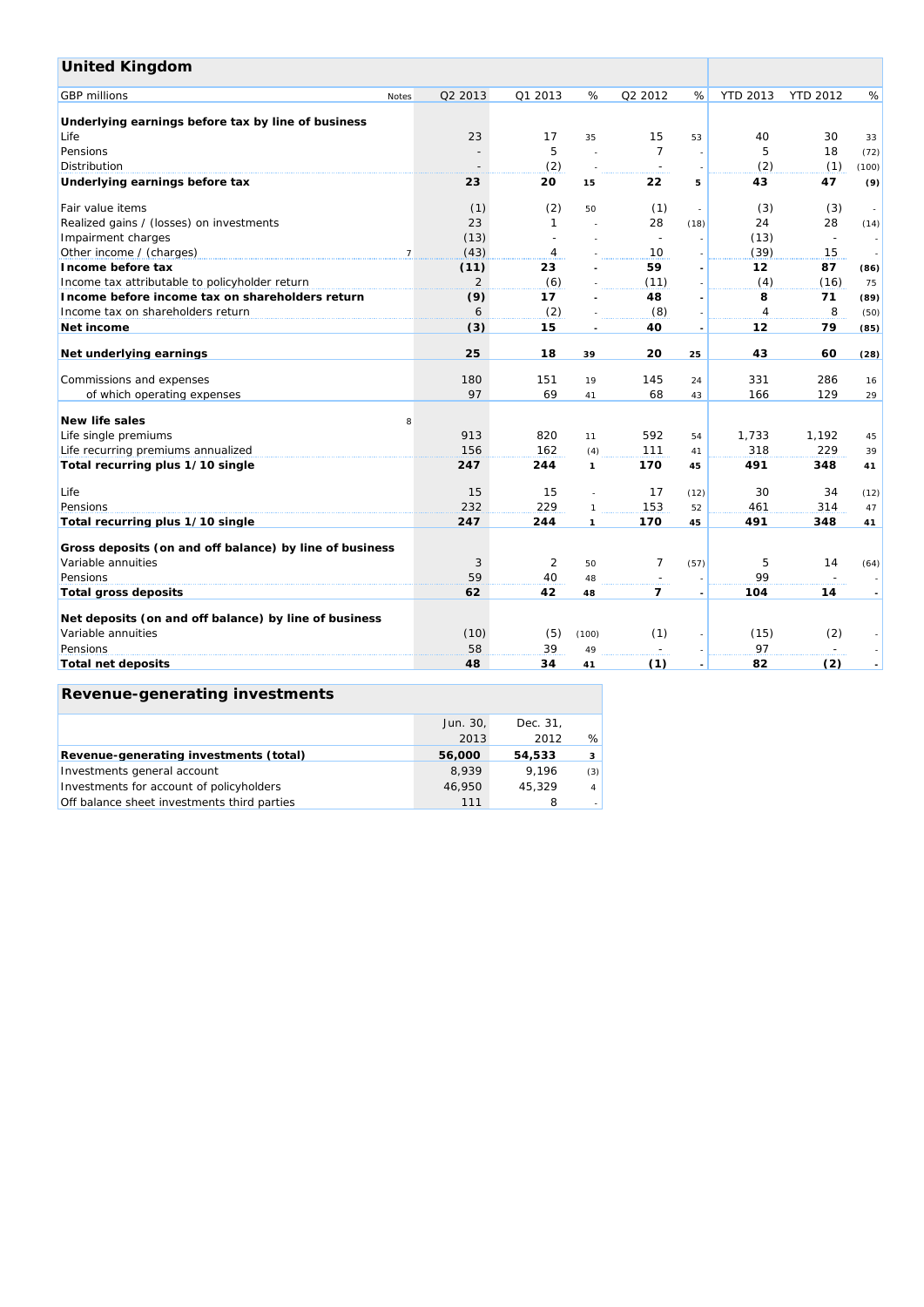| C)<br><b>New Markets</b>                                |                  |              |            |                |                |                 |                 |                                              |
|---------------------------------------------------------|------------------|--------------|------------|----------------|----------------|-----------------|-----------------|----------------------------------------------|
| <b>EUR</b> millions                                     | Q2 2013<br>Notes | Q1 2013      | $\%$       | Q2 2012        | $\%$           | <b>YTD 2013</b> | <b>YTD 2012</b> | %                                            |
| Underlying earnings before tax                          |                  |              |            |                |                |                 |                 |                                              |
| Central Eastern Europe                                  | 10               | 16           | (38)       | 21             | (52)           | 26              | 44              | (41)                                         |
| Asia                                                    | $\overline{4}$   | 11           | (64)       | 5              | (20)           | 15              | 14              | $\overline{7}$                               |
| Spain & France                                          | 10               | 11           | (9)        | 17             | (41)           | 21              | 42              | (50)                                         |
| Variable Annuities Europe                               | $\overline{2}$   | $\mathbf{1}$ | 100        | (2)            |                | 3               | ÷               |                                              |
| Aegon Asset Management                                  | 26               | 23           | 13         | 23             | 13             | 49              | 52              | (6)                                          |
| Underlying earnings before tax                          | 52               | 62           | (16)       | 64             | (19)           | 114             | 152             | (25)                                         |
| Fair value items                                        | (8)              | (3)          | (167)      | (12)           | 33             | (11)            | (5)             | (120)                                        |
| Realized gains / (losses) on investments                | $\mathbf{1}$     | 2            | (50)       | 3              | (67)           | 3               | 5               | (40)                                         |
| Impairment charges                                      | $\overline{4}$   | (10)         |            | ä,             |                | (6)             | (4)             | (50)                                         |
| Other income / (charges)                                | 106              | (4)          |            |                |                | 102             | (18)            |                                              |
| Income before tax                                       | 155              | 47           |            | 55             | 182            | 202             | 130             | 55                                           |
| Income tax                                              | (12)             | (17)         | 29         | (18)           | 33             | (29)            | (45)            | 36                                           |
| Net income                                              | 143              | 30           |            | 37             |                | 173             | 85              | 104                                          |
| Net income / (loss) attributable to:                    |                  |              |            |                |                |                 |                 |                                              |
| Equity holders of Aegon N.V.                            | 142              | 30           |            | 37             |                | 172             | 85              | 102                                          |
| Non-controlling interests                               | $\mathcal{I}$    |              |            |                |                | $\mathcal{I}$   |                 |                                              |
| Net underlying earnings                                 | 38               | 39           | (3)        | 44             | (14)           | 77              | 103             | (25)                                         |
|                                                         | 234              | 228          | 3          | 219            | $\overline{7}$ | 462             | 427             |                                              |
| Commissions and expenses<br>of which operating expenses | 161              | 157          | $\sqrt{3}$ | 154            | 5              | 318             | 297             | $\boldsymbol{s}$<br>$\overline{\phantom{a}}$ |
|                                                         |                  |              |            |                |                |                 |                 |                                              |
| New life sales                                          | 12               |              |            |                |                |                 |                 |                                              |
| Life single premiums                                    | 175              | 147          | 19         | 142            | 23             | 322             | 288             | 12                                           |
| Life recurring premiums annualized                      | 39               | 48           | (19)       | 53             | (26)           | 87              | 119             | (27)                                         |
| Total recurring plus 1/10 single                        | 56               | 63           | (11)       | 68             | (18)           | 119             | 148             | (20)                                         |
| Life                                                    | 55               | 62           | (11)       | 66             | (17)           | 117             | 141             | (17)                                         |
| Associates                                              | $\mathbf{1}$     | $\mathbf{1}$ |            | $\overline{2}$ | (50)           | 2               | $\overline{7}$  | (71)                                         |
| Total recurring plus 1/10 single                        | 56               | 63           | (11)       | 68             | (18)           | 119             | 148             | (20)                                         |
| Central Eastern Europe                                  | 26               | 28           | (7)        | 29             | (10)           | 54              | 56              | (4)                                          |
| Asia                                                    | 19               | 18           | 6          | 15             | 27             | 37              | 30              | 23                                           |
| Spain & France                                          | 11               | 17           | (35)       | 24             | (54)           | 28              | 62              | (55)                                         |
| Total recurring plus 1/10 single                        | 56               | 63           | (11)       | 68             | (18)           | 119             | 148             | (20)                                         |
| New premium production accident and health insurance    | 10               | 12           | (17)       | $\overline{7}$ | 43             | 22              | 17              | 29                                           |
| New premium production general insurance                | 8                | 6            | 33         | 6              | 33             | 14              | 11              | 27                                           |
| Gross deposits (on and off balance)                     | 12               |              |            |                |                |                 |                 |                                              |
| Central Eastern Europe                                  | 57               | 57           | ×.         | 66             | (14)           | 114             | 182             | (37)                                         |
| Asia                                                    | 160              | 95           | 68         | 37             |                | 255             | 71              |                                              |
| Spain & France                                          | 1                | 7            | (86)       | 11             | (91)           | 8               | 21              | (62)                                         |
| Variable Annuities Europe                               | 110              | 122          | (10)       | 109            | $\it 7$        | 232             | 229             | $\boldsymbol{\eta}$                          |
| Aegon Asset Management                                  | 5,527            | 2,282        | 142        | 2,514          | 120            | 7,809           | 5,317           | 47                                           |
| <b>Total gross deposits</b>                             | 5,855            | 2,563        | 128        | 2,737          | 114            | 8,418           | 5,820           | 45                                           |
| Net deposits (on and off balance)                       | 12               |              |            |                |                |                 |                 |                                              |
| Central Eastern Europe                                  | 39               | (35)         |            | (18)           |                | $\overline{4}$  | 24              | (83)                                         |
| Asia                                                    | 152              | 70           | 117        | 36             |                | 222             | 67              |                                              |
| Spain & France                                          | (3)              | (3)          |            | (11)           | 73             | (6)             | (37)            | 84                                           |
| Variable Annuities Europe                               | (2)              | (14)         | 86         | 7              |                | (16)            | 35              |                                              |
| Aegon Asset Management                                  | 2,047            | 127          |            | 605            |                | 2,174           | 1,894           | 15                                           |
| <b>Total net deposits</b>                               | 2,233            | 145          |            | 619            |                | 2,378           | 1,983           | 20                                           |
| Revenue-generating investments                          |                  |              |            |                |                |                 |                 |                                              |

|                                             | Jun. 30. | Dec. 31. |        |
|---------------------------------------------|----------|----------|--------|
|                                             | 2013     | 2012     | %      |
| Revenue-generating investments (total)      | 69.007   | 68,733   | $\sim$ |
| Investments general account                 | 3.290    | 3.408    | (3)    |
| Investments for account of policyholders    | 5.862    | 6.024    | (3)    |
| Off balance sheet investments third parties | 59.855   | 59.301   |        |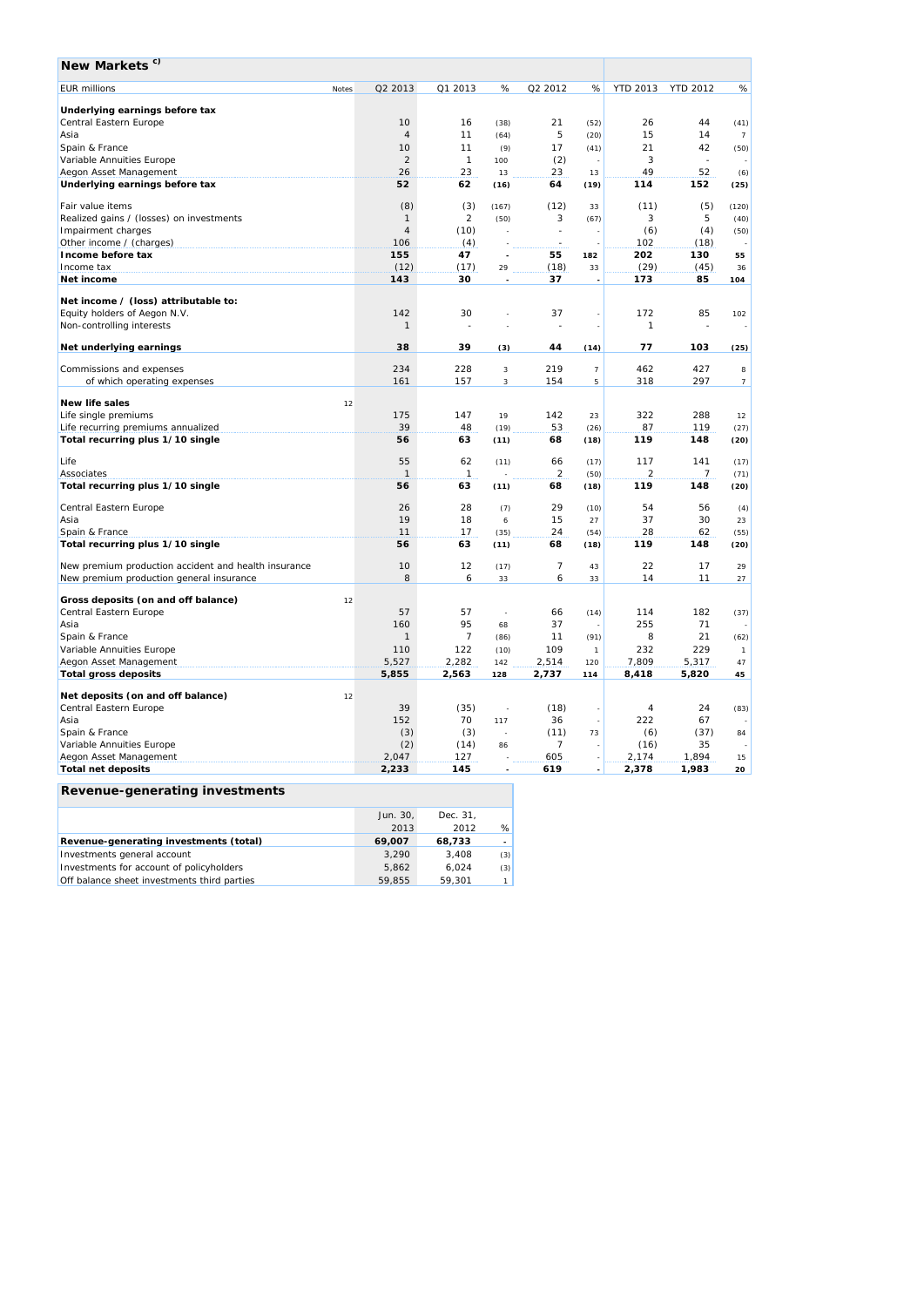| Market consistent value of new business |                     |         |      |         |     |                 |                 |      |  |  |
|-----------------------------------------|---------------------|---------|------|---------|-----|-----------------|-----------------|------|--|--|
|                                         | <b>MCVNB</b>        |         |      |         |     |                 |                 |      |  |  |
| EUR millions, after tax                 | Q <sub>2</sub> 2013 | Q1 2013 | %    | 02 2012 | %   | <b>YTD 2013</b> | <b>YTD 2012</b> | %    |  |  |
|                                         |                     |         |      |         |     |                 |                 |      |  |  |
| Americas                                | 114                 | 95      | 20   | 46      | 148 | 209             | 93              | 125  |  |  |
| The Netherlands                         | 42                  | 95      | (56) | 30      | 40  | 137             | 57              | 140  |  |  |
| United Kingdom                          | 21                  |         |      | 22      | (5) | 42              | 49              | (14) |  |  |
| New Markets                             | 25                  | 21      | 10   |         | 32  | 46              | 43              |      |  |  |
| Total                                   | 202                 | 232     | (13) | 117     | 73  | 434             | 242             | 79   |  |  |

| Modeled new business, APE and deposits |              |         |                         |                         |                     |            |                 |                 |      |  |
|----------------------------------------|--------------|---------|-------------------------|-------------------------|---------------------|------------|-----------------|-----------------|------|--|
|                                        |              |         | <b>Premium business</b> | <b>Premium business</b> |                     |            |                 |                 |      |  |
| <b>APE</b>                             |              |         |                         |                         |                     | <b>APE</b> |                 |                 |      |  |
| <b>EUR</b> millions                    | <b>Notes</b> | Q2 2013 | Q1 2013                 | %                       | Q <sub>2</sub> 2012 | %          | <b>YTD 2013</b> | <b>YTD 2012</b> | %    |  |
|                                        |              |         |                         |                         |                     |            |                 |                 |      |  |
| Americas                               |              | 279     | 305                     | (9)                     | 281                 | (1)        | 584             | 561             |      |  |
| The Netherlands                        |              | 75      | 88                      | (15)                    | 73                  |            | 163             | 143             | 14   |  |
| United Kingdom                         |              | 294     | 286                     |                         | 205                 | 43         | 580             | 420             | 38   |  |
| New Markets                            |              | 93      | 108                     | (14)                    | 157                 | (41)       | 201             | 285             | (29) |  |
| Total                                  |              | 741     | 787                     | (6)                     | 716                 | 3          | 1.528           | 1.409           | 8    |  |

|                     |              |         | <b>Deposit business</b> | <b>Deposit business</b><br><b>Deposits</b> |                     |     |          |                 |      |
|---------------------|--------------|---------|-------------------------|--------------------------------------------|---------------------|-----|----------|-----------------|------|
|                     | <b>Notes</b> |         |                         | <b>Deposits</b>                            |                     |     |          |                 |      |
| <b>EUR</b> millions |              | Q2 2013 | Q1 2013                 | %                                          | Q <sub>2</sub> 2012 | %   | YTD 2013 | <b>YTD 2012</b> | %    |
|                     | 9            |         |                         |                                            |                     |     |          |                 |      |
| Americas            |              | 5,507   | 4,518                   | 22                                         | 5.209               | 6   | 10.025   | 10.145          | (1)  |
| United Kingdom      |              |         | ∠                       |                                            | 10                  |     |          | 17              | (88) |
| New Markets         |              | 270     | 211                     | 28                                         | 123                 | 120 | 481      | 303             | 59   |
| Total               |              | 5,777   | 4.731                   | 22                                         | 5,342               | 8   | 10,508   | 10,465          |      |

| MCVNB/PVNBP summary   |              |                     |              |                         |                       |                         |              |                         |                       |  |
|-----------------------|--------------|---------------------|--------------|-------------------------|-----------------------|-------------------------|--------------|-------------------------|-----------------------|--|
|                       |              |                     |              | <b>Premium business</b> |                       | <b>Premium business</b> |              |                         |                       |  |
|                       |              | <b>MCVNB</b>        | <b>PVNBP</b> | MCVNB /<br><b>PVNBP</b> | MCVNB /<br><b>APE</b> | <b>MCVNB</b>            | <b>PVNBP</b> | MCVNB /<br><b>PVNBP</b> | <b>MCVNB</b><br>/ APE |  |
| <b>EUR</b> millions   | <b>Notes</b> | Q <sub>2</sub> 2013 |              | %                       | %                     | <b>YTD 2013</b>         |              | %                       | %                     |  |
|                       | 10           |                     |              |                         |                       |                         |              |                         |                       |  |
| Americas              |              | 56                  | 1.212        | 4.6                     | 20.1                  | 109                     | 2.502        | 4.4                     | 18.7                  |  |
| The Netherlands       |              | 44                  | 965          | 4.6                     | 59.5                  | 139                     | 2.284        | 6.1                     | 85.3                  |  |
| <b>United Kingdom</b> |              | 21                  | 2.159        | 1.0                     | 7.2                   | 42                      | 3.841        | 1.1                     | 7.2                   |  |
| <b>New Markets</b>    |              | 25                  | 824          | 3.0                     | 26.8                  | 47                      | .709         | 2.7                     | 23.2                  |  |
| Total                 |              | 146                 | 5.160        | 2.8                     | 19.7                  | 337                     | 10.336       | 3.3                     | 22.0                  |  |

|                                     |                     | <b>Deposit business</b> |                         |                     | <b>Deposit business</b> |                 |                         |                     |
|-------------------------------------|---------------------|-------------------------|-------------------------|---------------------|-------------------------|-----------------|-------------------------|---------------------|
|                                     | <b>MCVNB</b>        | <b>PVNBP</b>            | MCVNB /<br><b>PVNBP</b> | MCVNB /<br>Deposits | <b>MCVNB</b>            | <b>PVNBP</b>    | MCVNB /<br><b>PVNBP</b> | MCVNB /<br>Deposits |
| <b>Notes</b><br><b>EUR</b> millions | Q <sub>2</sub> 2013 |                         | %                       | %                   |                         | <b>YTD 2013</b> | %                       | %                   |
| 10                                  |                     |                         |                         |                     |                         |                 |                         |                     |
| Americas                            | 58                  | 8.926                   | 0.7                     | 1.0                 | 100                     | 15,555          | 0.6                     | 1.0                 |
| The Netherlands                     | (2)                 | 83                      | (2.3)                   |                     | (2)                     | 83              | (2.3)                   |                     |
| United Kingdom                      |                     | ۰                       |                         |                     |                         |                 | ۰                       |                     |
| New Markets                         |                     | 314                     | $\sim$                  | $\sim$              | 11<br>.                 | 584             | (0.1)                   | (0.2)               |
| Total                               | 56                  | 9,323                   | 0.6                     | 1.0                 | 97                      | 16,224          | 0.6                     | 0.9                 |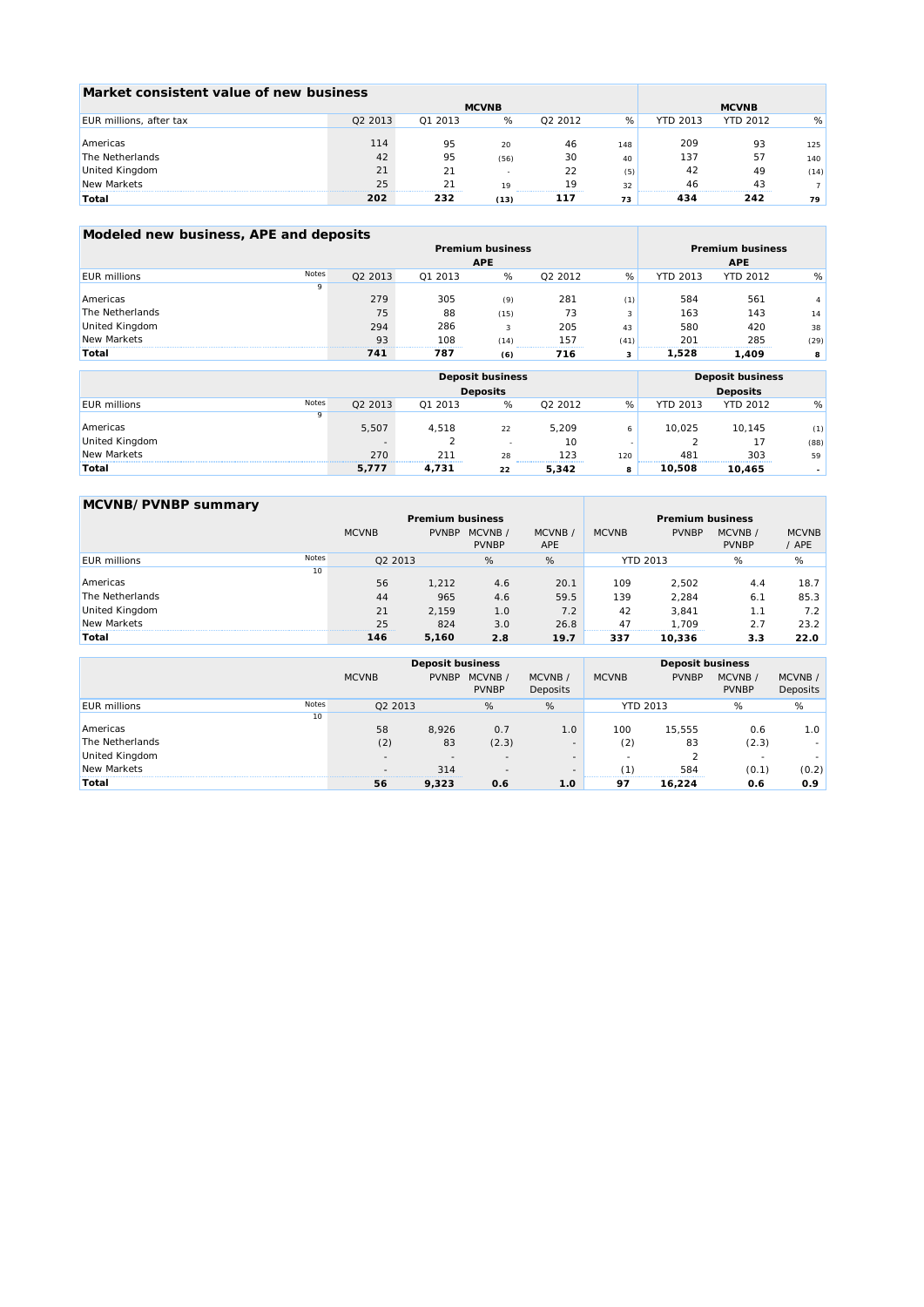#### **Notes:**

1) For segment reporting purposes underlying earnings before tax, net underlying earnings, commissions and expenses, operating expenses, income tax (including joint ventures (jv's) and associated companies), income before tax (including jv's and associated companies) and market consistent value of new business are calculated by consolidating on a proportionate basis the revenues and expenses of jv's and Aegon's associated companies in Spain, India, Brazil and Mexico. Aegon believes that its non-IFRS measures provide meaningful information about the underlying operating results of its business including insight into the financial measures that Aegon's senior management uses in managing its business. Among other things, Aegon's senior management is compensated based in part on Aegon's results against targets using the non-IFRS measures presented here. While other insurers in Aegon's peer group present substantially similar non-IFRS measures, the non-IFRS measures presented in this document may nevertheless differ from the non-IFRS measures presented by other insurers. There is no standardized meaning to these measures under IFRS or any other recognized set of accounting standards and readers are cautioned to consider carefully the different ways in which Aegon and its peers present similar information before comparing them.

Aegon believes the non-IFRS measures shown herein, when read together with Aegon's reported IFRS financial statements, provide meaningful supplemental information for the investing public to evaluate Aegon's business after eliminating the impact of current IFRS accounting policies for financial instruments and insurance contracts, which embed a number of accounting policy alternatives that companies may select in presenting their results (i.e. companies can use different local GAAPs) and that can make the comparability from period to period difficult.

For a definition of underlying earnings and the reconciliation from underlying earnings before tax to income before tax, being the most comparable IFRS measure, reference is made to Note 3 "Segment information" of Aegon's condensed consolidated interim

- $2)$ This note is not being used.
- 3) Sales is defined as new recurring premiums plus 1/10 of single premiums plus 1/10 of gross deposits plus new premium production accident and health plus new premium production general insurance.
- 4) The present value, at point of sale, of all cashflows for new business written during the reporting period, calculated using approximate point of sale economics assumptions. Market consistent value of new business is calculated using a risk neutral approach, ignoring the investment returns expected to be earned in the future in excess of risk free rates (swap curves), with the exeption of an allowance for liquidity premium. The market consistent value of new business is calculated on a post tax basis, after allowing for the time value financial options and guarentees, a market value margin for non-hedgeable financial and non-financial risks and the costs of non-hedgeable stranded capital
- 5) Return on equity is calculated by dividing the net underlying earnings after cost of leverage by the average shareholders' equity excluding the preferred shares, the revaluation reserve and the reserves related to defined benefit plans.
- 6) 7) Capital securities that are denominated in foreign currencies are, for purposes of calculating the capital base ratio, revalued to the period-end exchange rate. The capital base ratio excludes Aegon's revaluation reserve and defined benefit plan remeasurements.
- 8) Includes production on investment contracts without a discretionary participation feature of which the proceeds are not recognized as revenues but are directly added to Aegon's investment contract liabilities. Included in other income/(charges) are charges made to policyholders with respect to income tax in the United Kingdom.
- 9)  $APE = recurring premium + 1/10 single premium$ .
- <sup>10)</sup> PVNBP: Present value of new business premiums (PVNBP) is the premiums for the new business sold during the reporting period, projected using assumptions and projection periods that are consistent with those used to calculate the market consistent value of new business, discounted back to point of sale using the swap curve (plus liquidity premium where applicable).

<sup>11)</sup> Reconciliation of operating expenses, used for segment reporting, to Aegon's IFRS based operating expenses.

| Employee expenses<br>Administrative expenses      | 528<br>286 | 1.040<br>549 |
|---------------------------------------------------|------------|--------------|
| <b>Operating expenses for IFRS reporting</b>      | 814        | 1,589        |
| Operating expenses related to jv's and associates | 30         | 59           |
| Operating expenses in earnings release            | 844        | 1.648        |

<sup>12)</sup> New life sales, gross deposits and net deposits data include results of jv's and Aegon's associated companies in Spain, India, Brazil and Mexico which are consolidated on a proportionate basis.

- <sup>13)</sup> Operational free cash flow reflect the sum of the return on free surplus, earnings on in-force business, release of required surplus on in-force business reduced by new business first year strain and required surplus on new business.
- a) The calculation of the IGD (Insurance Group Directive) capital surplus and ratio are based on Solvency I capital requirements on IFRS for entities within the EU (Pillar 1 for Aegon UK), and local regulatory solvency measurements for non-EU entities. Specifically, required capital for the life insurance companies in the US is calculated as two times the upper end of the Company Action Level range (200%) as applied by the National Association of Insurance Commissioners in the US. The calculation of the IGD ratio excludes the available and required capital of the UK With-Profit funds. In the UK solvency surplus calculation the local regulator only allows the available capital number of the With-Profit funds included in overall local available capital to be equal to the amount of With-Profit funds' required capital.

b) The results in this release are unaudited.

c) 2012 comparative figures have been restated to reflect changes in accounting policies driven by IFRS 10 and 11 as well as IAS 19. Refer for more details to the Q2 2013 condensed consolidated interim financial statements.